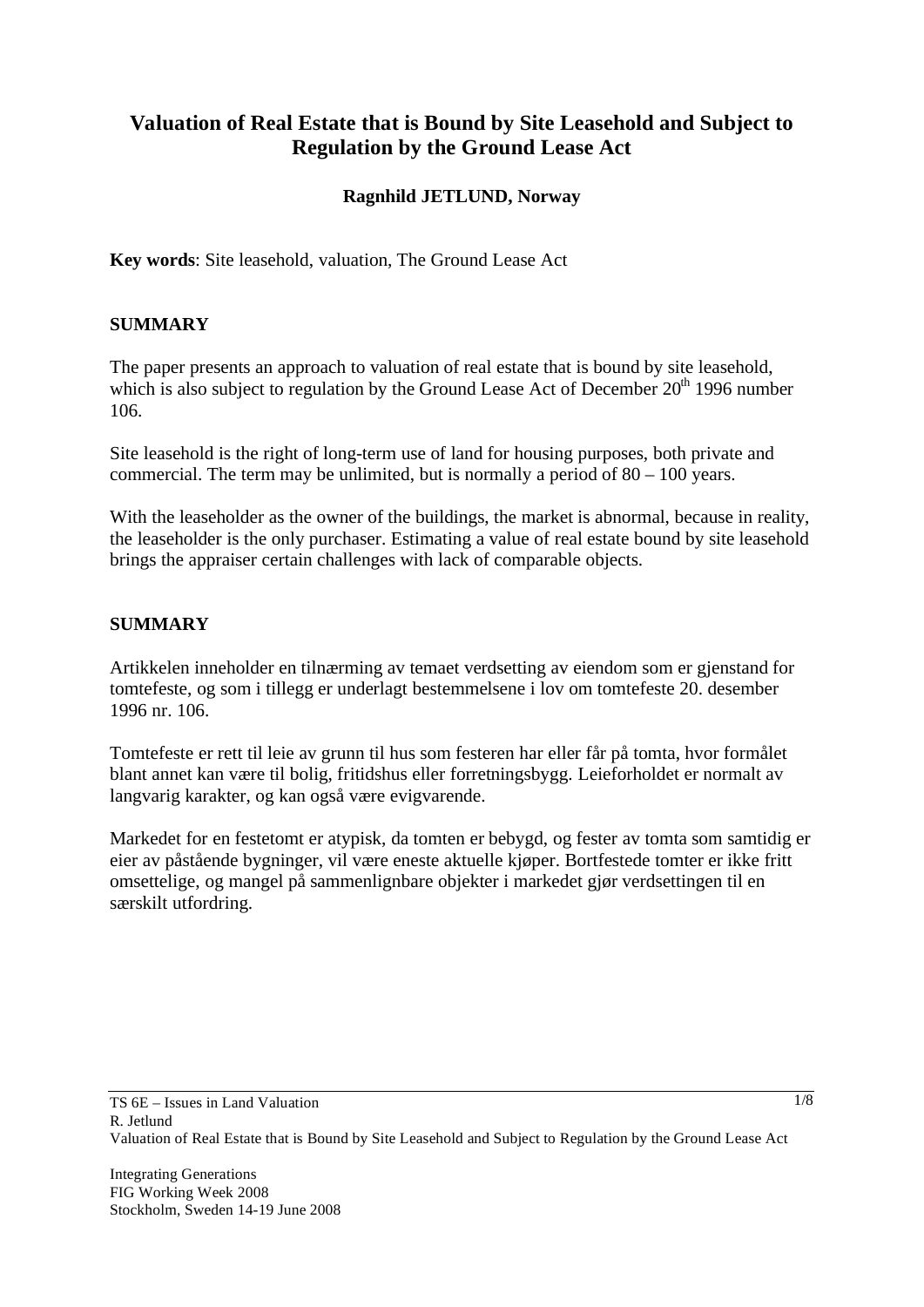# **Valuation of Real Estate that is Bound by Site Leasehold and Subject to Regulation by The Ground Lease Act**

### **Ragnhild JETLUND, Norway**

# **1. INTRODUCTION**

Site leasehold is lease of land, opposite to lease of a building. Mainly, the presentation will focus on valuation of sites for private housing and cabins, as leaseholders of such properties among other things is given stronger rights in relation to redemption through the Ground Lease Act. Lease of land for agricultural purpose is outside the applicability of the Ground Lease Act, and will not be discussed.

There are several interesting problems brought up concerned with valuation of leasehold sites and legislation and law court practice. This presentation can only touch a few of them, and on a basic level. Basic facts about site leasehold and central statutory provisions, which presume valuation of leasehold sites, will be referred shortly.

Further on, a practical approach to valuation of the most common types of objects will be presented, and some final reflections will roundup the presentation.

### **2. SITE LEASEHOLD**

#### **2.1 The site leasehold institute**

Site leasehold was introduced in Norway in the Middle age, mainly after pattern from cities in Germany and England. This kind of agreement dealing with lease of land for housing purposes was already widespread in Europe a thousand years ago.

In 1988, the number of leasehold sites in Norway was estimated to 250 000, whereas about 100 000 was used for housing and approximately 90 000 were leased to cabin purposes. A subsequent estimate in 1996 has shown as many as 350 000 registered leasehold sites. The increasing is both a result of improved statistic material and of an actual establishing of new agreements.

The large number of leasehold sites gives many Norwegians some kind of relation to site leasehold. Most of them as leaseholders, and many of the leasehold contracts has large private or public authorities as property owners.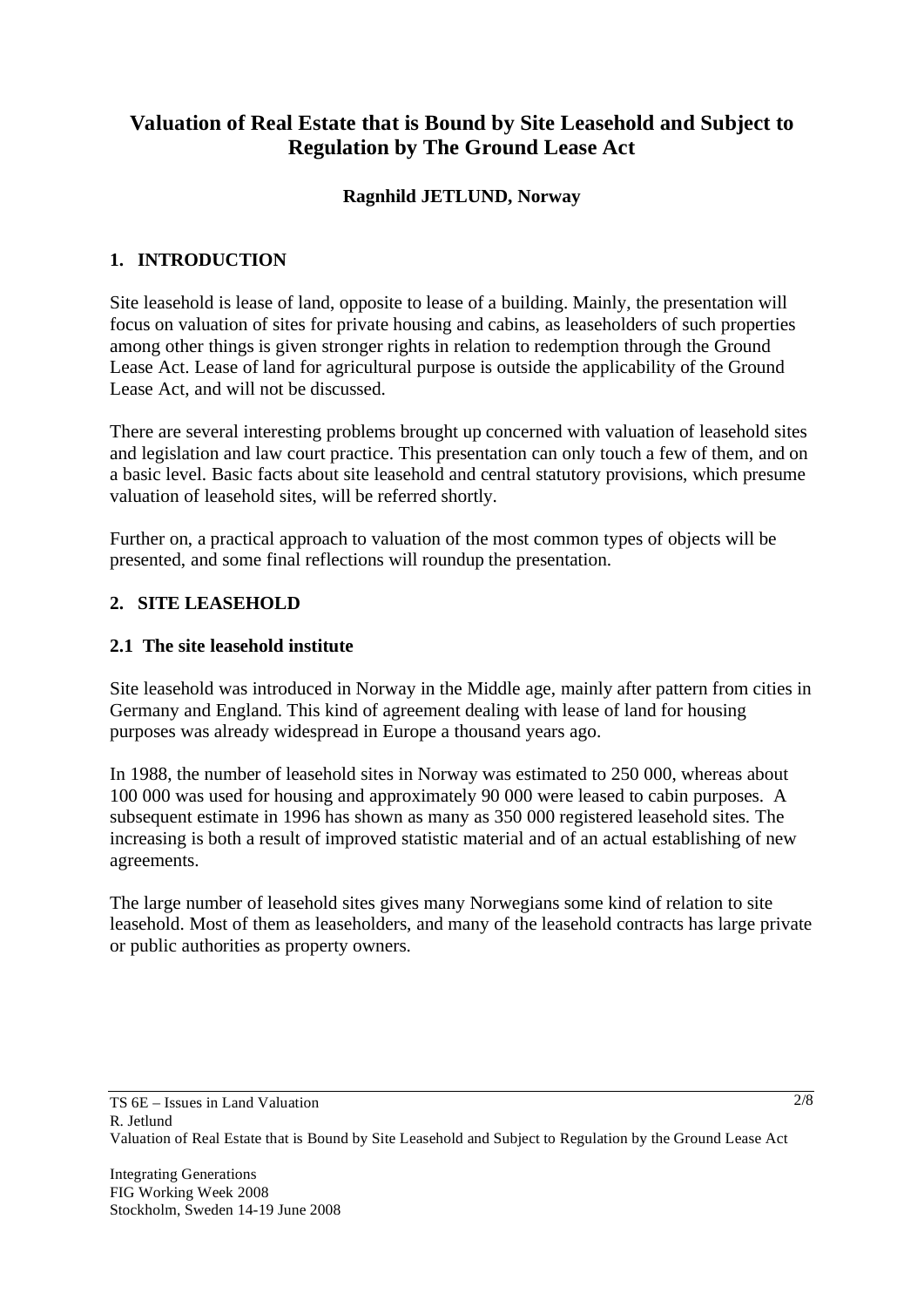### **2.2 The Ground Lease Act - purpose and application**

The Ground Lease Act of December  $20<sup>th</sup> 1996$  nr.106 § 1 gives the definition on Site leasehold, which is lease of real estate for buildings that the leaseholder has, or will get on the site. In addition, the lease agreement must also give a right to long-term use.

Even if a building is raised on the site, pure lease of land is not within the scope of the act. This can be illustrated if a property owner A leases a site to B. B sublets the site to C, and C raise a building. The Ground Lease Act comes to application for the agreement between B and C, but not for the agreement between A and B.

### **2.3 Leaseholders disposal**

Within the purpose according to the contract, and as long as nothing different is agreed upon, a leaseholder achieves the entire disposal of the leasehold site through his contract on housing or cabin purposes. This follows by the Ground Lease Act § 16.

In other words, the limitations in the leaseholders' disposal are at the legislative level. The leaseholder has no access to undertake a judicial act connected with the property, for instance selling it. This fact does not obstacle the leaseholder from mortgaging in case of building loans etc. A mortgage on a leased property includes buildings and other constructions that the leaseholder has placed on the site, as stated in the Ground Lease Act §18.

Most lease agreements for housing purposes contain a provision on long-term use, often 50 – 100 years. According to the Ground Lease Act § 7, new and prolonged contracts are valid until leaseholder terminates the agreement, or redemption of the leasehold site is accomplished.

# **2.4 The Ground Lease Act in relation to market price**

### 2.4.1 Rental adjustment

According to the majority of lease contracts, the contract parties have entered an agreement in rental adjustment after a given period, for example after every 10, 20 or 25 years. Through the regulations, the owner should be able to maintain his yield based on the property as a tied-up capital.

The Ground Lease Act § 15 establishes a right for the parties to demand a rental adjustment according to changes in the national price index since the last time an adjustment was carried out, eventually since entering the agreement. If the contract, without doubt, state an adjustment calculated in another way than according to changes in the national price index, there will be access to make a rental adjustment on the basis of the contract. There are certain conditions for such an adjustment; an agreement for housing and cabin purposes between leaseholder and property owner must have been signed before January  $1<sup>st</sup>$ , 2002, and can only be carried out once. This is stated in the second part of §15.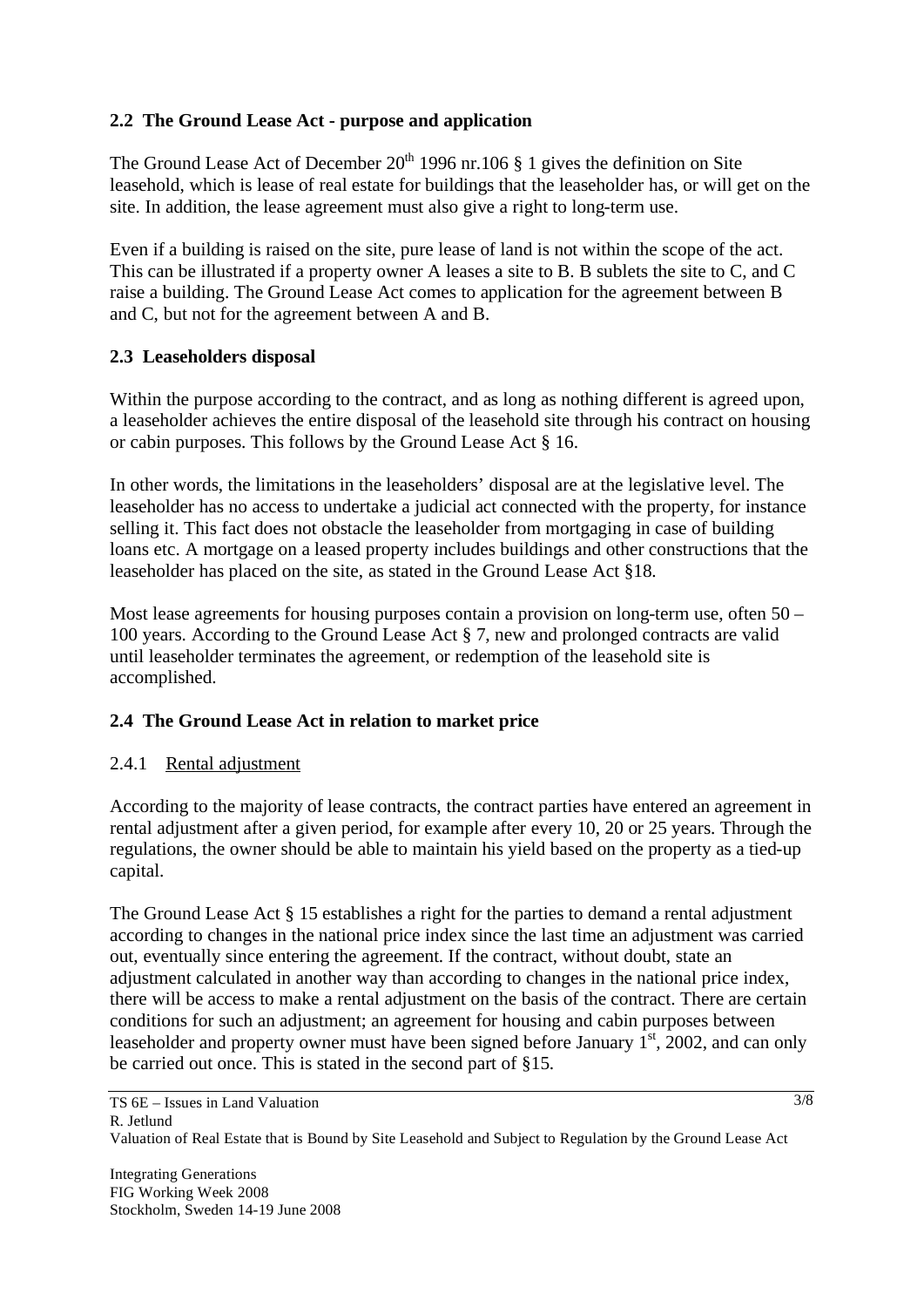Basically, agreements in other purposes than housing follow the same main rule on rental adjustment but there are no restrictions concerned to when the agreement was established or the number of possible value adjustments, according to the contract.

In all cases where leaseholder and property owner have agreed on a rental adjustment according to a market value, and the Ground Lease Act allows it, there is a need to obtain a valuation price.

The calculation of the leasing rental is based on two components; estate valuation and leasing interest rate. The interest rate reflects the owners' demand of yield, based on an alternate placement of capital, equivalent to the market value of the property at the time of regulation.

### 2.4.2 Redemption

Leaseholder in an agreement for housing purposes has, through the Ground Lease Act § 32, a right to buy, or redeem his site, for the first time 30 years after the time of agreement, and then every second year. Redemption must be demanded in writing, and within a year before the end of the redemption period.

The requirements for redemption is stated in the Ground Lease Act §37, first part., where the main rule is that the redemption amount shall be 30 times the annual leasing fee, after regulation at the time of redemption. As an exception, both the leaseholder and the owner can demand that the redemption price is set to 40% of the estate value at the time of redemption, if certain requirements are fulfilled. In the Suprimes Court's "Rettstidende" 2007, page 1308, it is stated that the exeption rule in some cases may be in conflict with the Constitution §105, concerning the owner's right of full compensation when relinquishing land.

In cases where there without doubt is stated in the agreement that the regulation of the leasing fee shall be done in other ways tyan according to changes in the national price index, there is a need to obtain a valuation price even in case of redemption.

# **3. VALUATION**

### **3.1 General reflections**

Site leasehold first became a subject of special legislation in 1975, but leasehold has almost continuously been under price regulation since World War II. Until 2002, the price regulations stated that the letter could not demand a annual fee of more than 1 NOK per square meter, or 1000 NOK per decare. On January  $1<sup>st</sup>$ , 2002, when the law of 1996 was introduced, the price regulations were set aside, and from this time on the valuation of leasehold property have been of current interest.

The challenge when valuating leasehold sites is the lack of availible market prices for sites where an agreement since long is established, and already is built on. Disagreement between the site leaseholder and the property owner on what the actual market price would have been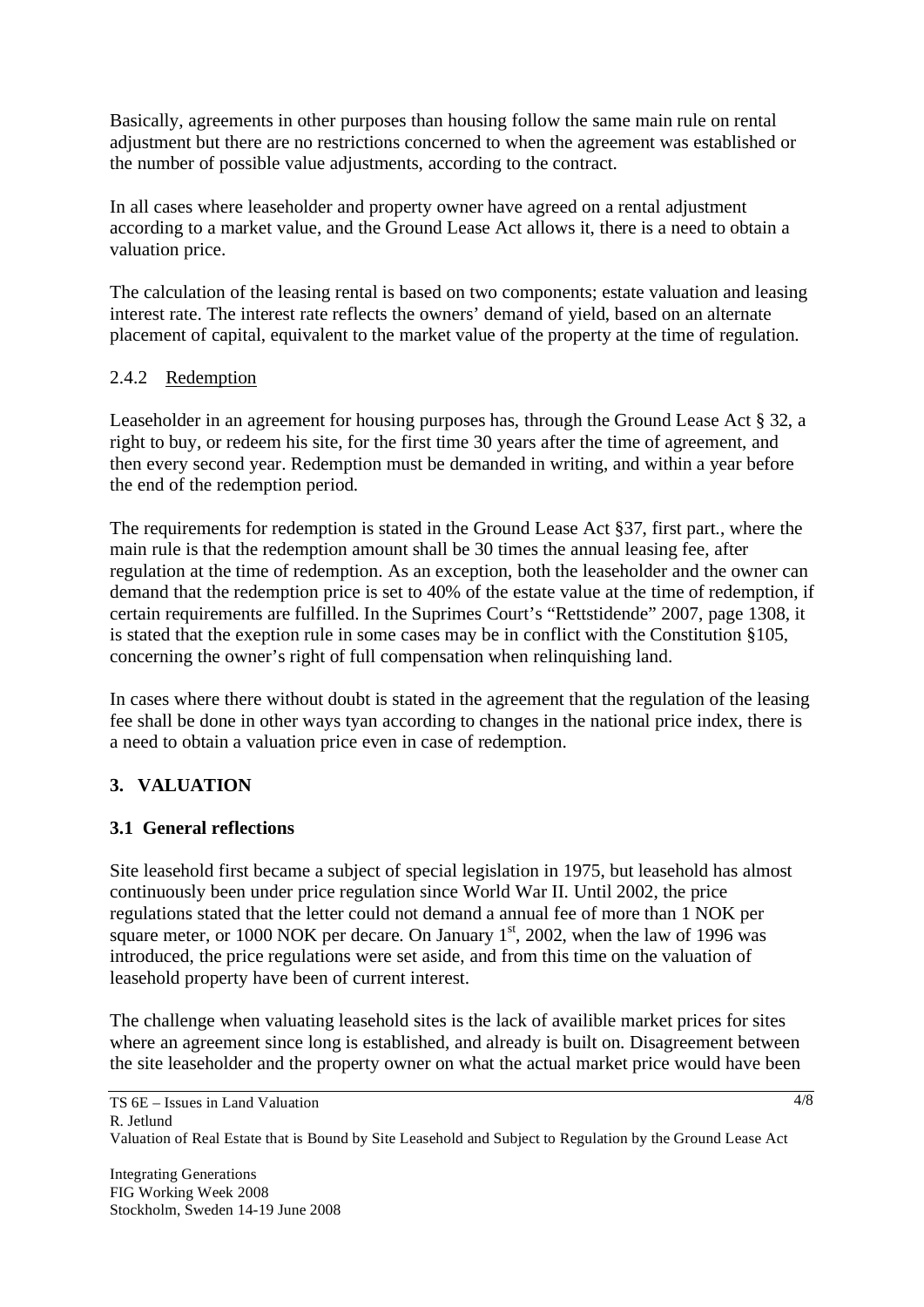if the site could have been sold indemendent of the building will often arise. There is no open market for trading leashold sites, because normally there will be only one actual purchaser; the owner of the bulidings on the site.

Normally, the disagreements are solved by hiring a valuation expert to set the real estate value for the current site. The comparision will often be poor, because leasehold sites hardly ever are sold independent of the buildings on top of it.

In agreements of leasehold, the ground is the object of valuation. This is oposite to the more normal forms of valuation, where the object is the site with its bulidings. In valuation, the currently existing bulidings shall not be a part of the value, which means that the state of current buildings is not of any concern in valuation of the site.

# **3.2 Different types of valuation objects**

### 3.2.1 Single sites – area based leasehold

In valuation of single sites, the price can be settled per square meter, or as a total for the whole site.

A leasehold site shall be valuated as being without buildings and not under leasehold. Even though leasehold sites are not under free circulation, it is stated that, in lack of a better basis, the correct basis is the market value of the site without buildings. The site value must be corrected based on how the site has been built up, and other investments concerned to infrastructure. Such corrections shall be done based on the actual investments that the leaseholder has made. Public infrastructure and other public relations shall nevertheless be given concern, and this value rise goes to the property owner.

On regulation of leasing fee, there shall not be given any concern to potential for dividing the site into several new sites. This means that the site value shall be set related to the buildings that are on the site at the time of regulation.

### 3.2.2 Single site – point based leasehold

Most sites for housing are connected to a given area, but it is not unusual that agreements on leasehold of sites for cabins are established as point based leasehold. A large amount of the pointbased leaseholds are in outlying fields, often a hundred meters from the closest neighbour cabin, and up to several kilometres from a road. It is a limited need to mark exact site borders, and surveying has been difficult until the introduction of GPS. The sites have been registered in the estate registry as individual objects, with a geometric representation of a point.

On basis of the Ground Lease Act §16 and the preliminary work, the site is supposed to, if no other limitations are referred to, be about one decare, based on an appropriate approach under the conditions at the site.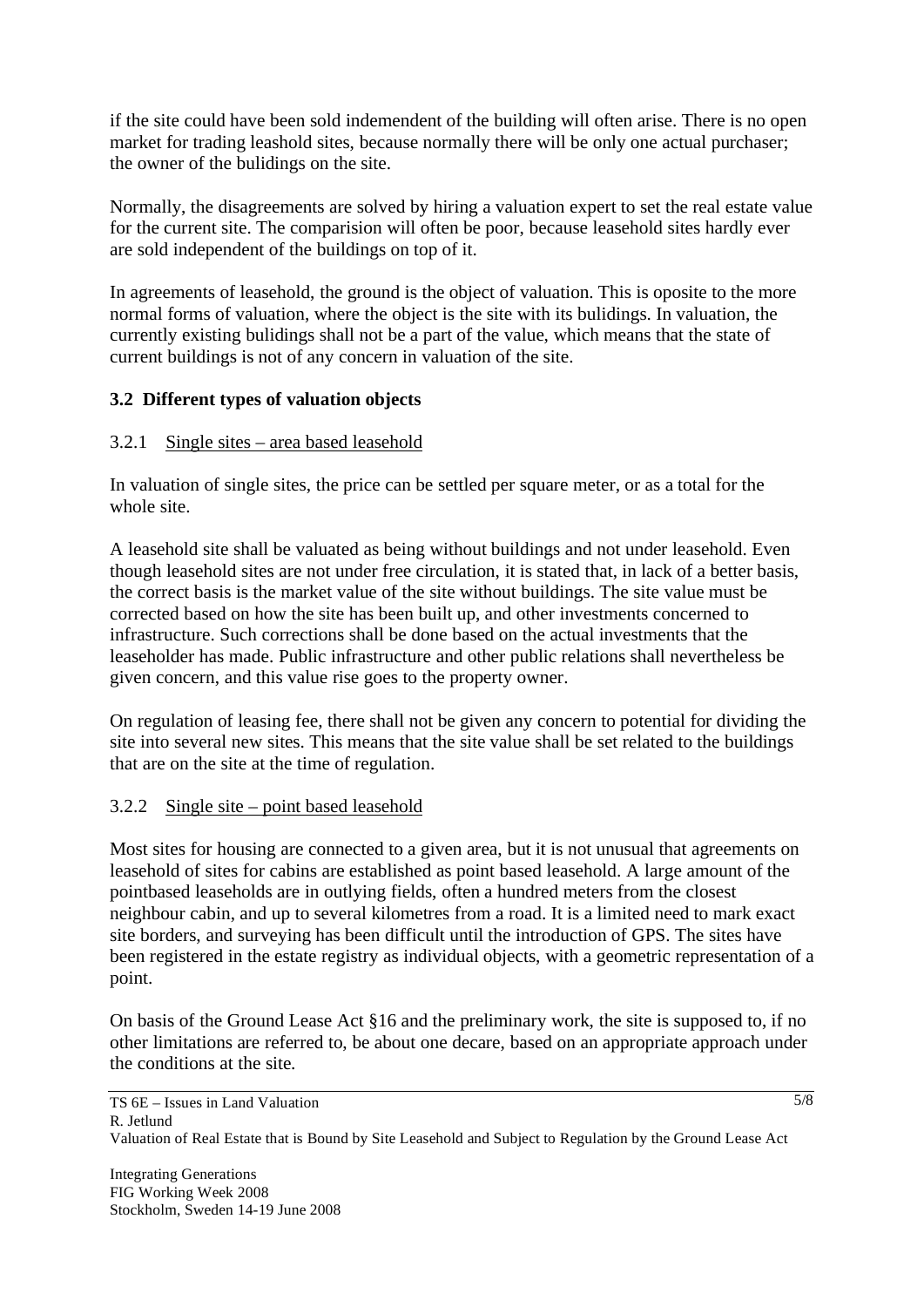Valuation of such leasehold is based on the marked value for a site of one decare. Many cabins that were raised in the mountains and in outlying fields before the introduction of the current Planning and Building Act would not have been allowed built today. In such areas there are no sites for sale, and the market value for a leasehold site must be calculated based on comparative areas.

There are examples of trade of mountain cabins, where the sites has had a good placement concerned to view and closeness to water, and where there has been very high prices for cabins that has been likely to be torn down at the time of trade. Such cases show that the value of the site position in these examples has come to the seller of the buildings, but it is also a signal of high site values.

# 3.2.3 Site areas –differentiated prices

Sites within one large area may be of varying size. The basis is that each site shall be given individual valuation, but very often a template based technique is used, to save time and resources. The valuator often divides the area into zones with different valuation based on the condition of the sites.

The valuation is often based on a normal site being 1000 square meters. The central value of the site is the possibility to raise buildings, and a discount is likely to be given for area above 1000 square meters. For instance, a price reduction of 30% for the area between 1000 square meters and 60% for the area above 1500 square meters.

# 3.2.4 Site areas for furter leasehold

Sometimes an actor, often the local authorities (municipalities) are leasing a large area, and subletting sites within the area further on to the inhabitants, for housing. Within the area there will be smaller areas regulated for developing, roads, playgrounds and recreation. The level of utilization should be considered in the valuation process, and a technique with net and gross area is used, with individual valuation for each area type. In valuations, the ratio between the net area and other areas will create the basis for such a distribution, likely to be 70/30. In advance, some valuators make a reduction of5% for the administrative expenses of the municipalities.

Concerning the cost of preparing infrastructure, such as public roads, water and draining, separate treatment of the municipality as leaseholder and as preparer of infrastructure for the inhabitants has to be done.

# 3.2.5 Sites with a high level of utilization

For sites with a high level of utilization, such as apartment buildings, there are good reasons for setting a higher site value than for sites with one-family houses. The valuation may also be connected to the permitted level of utilization.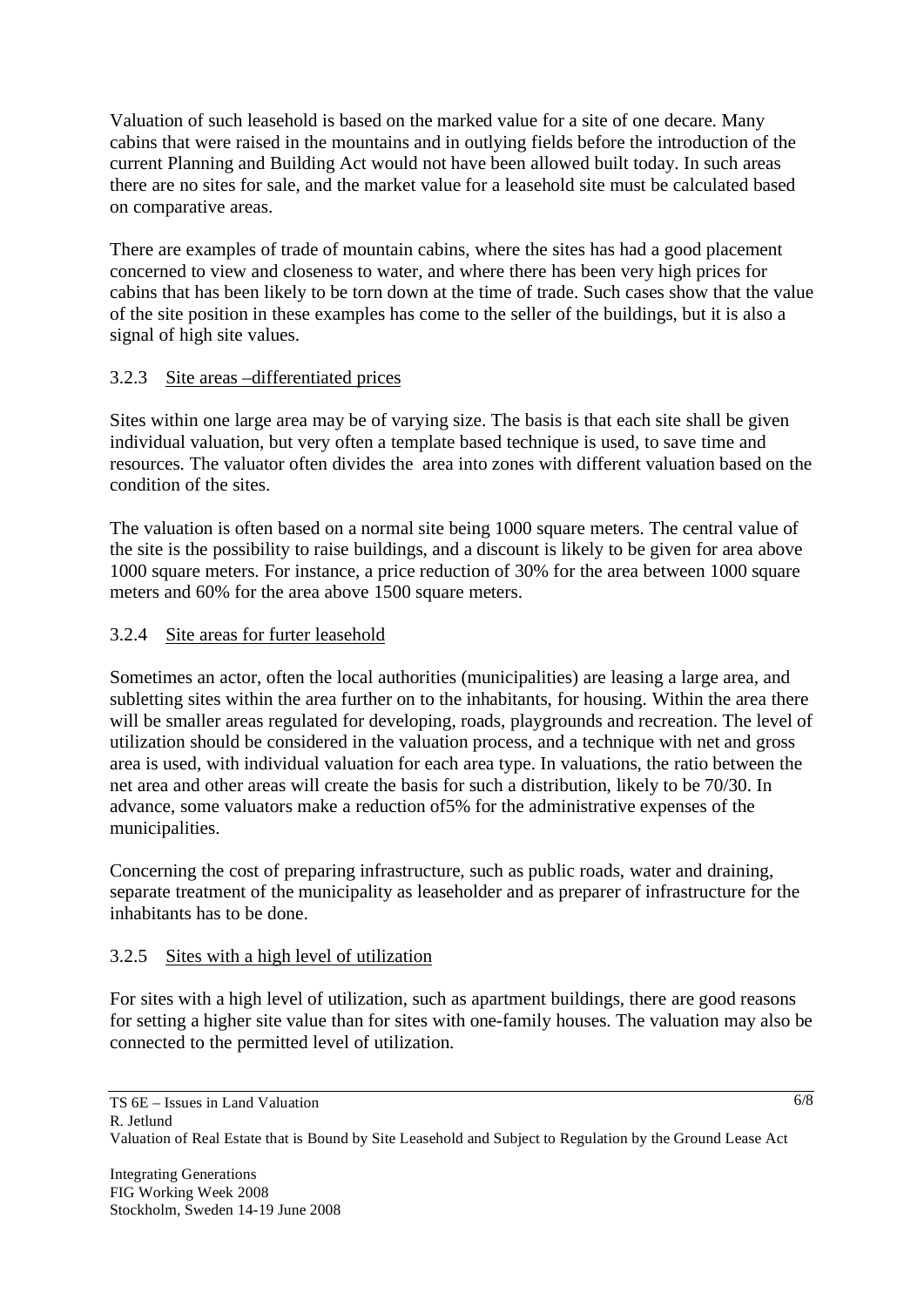### 3.2.6 Sites with preservation regulations or other special regulations

If the utilization of a site is restricted by for instance preservation by the Cultural Heritage Act, or if limitations caused by the terrain reduce the possibility to utilize the site for the given purpose, this will be given concern as far as it is considered to inflect the site value.

### 3.2.7 Sites for public or common use purpose

Many sites from the share of leasehold agreements that are not connected to housing or cabins are used for public or common useful purposes.

The question in such cases is how sites used for schools or nursing homes should be valuated. This is often an area-demanding usage, and creates no income for the leaseholder. Within the rules for expropriation, it is stated through court practice that compensation should be measured out based on the regulation purpose. There are two exceptions from this rule, one of them concerned to measuring out compensation in cases with acquisition of area regulated for public purposes. In such cases, the expected alternating usage shall be the basis, in other words the purpose that it is likely to believe that the site would be used for, if the given regulation had not been there.

When valuating sites that are bound to such purposes, it is natural to look at the rules for expropriation, because the leasehold agreement ties the parties for a long time, and the leaseholder has the same actual disposal as an owner. In reality this indicate that if a site is leased for a nursing home, and it lies within a housing area, the market price will be calculated based on the site value for housing in the area.

If the leasehold agreement opens for regulation of annual rental, based on the site value at the time of regulation, this rule can be used for all upcoming regulations. This is opposite to cases with equivalent agreements for housing and cabins.

### **4. FINAL REFLECTIONS**

The two parties in leasehold have opposite interests, and there will always be a possibility for disagreements on how to set the correct market value for a leasehold site.

Over the last years, the Ground Lease Act has been given much concern, not only from leaseholders and property owners, but also politically. Several changes in the act have been carried out after January  $1<sup>st</sup>$ , 2002. The changes have given the leaseholders stronger rights, and regulation of leasehold rentals and redemption has been the subject for many lawsuits.

As long as the letter has access to make adjustments of the leasehold rentals based on the site value, the valuation of leasehold sites will be a subject of discussions.